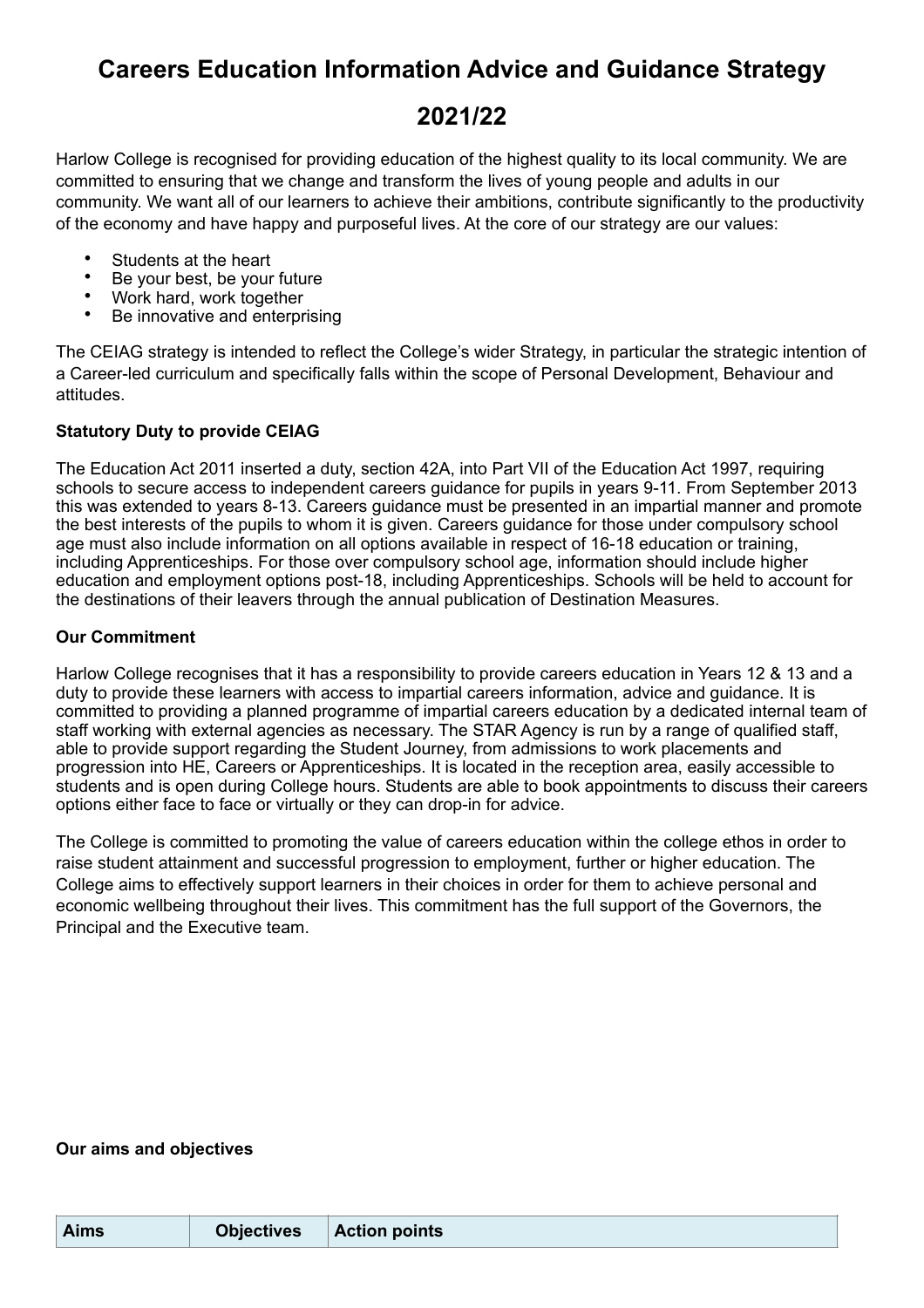| 1. A stable<br>careers<br>programme                                                                                                                 | Review, publish<br>and deliver a<br>coherent<br>careers<br>statement and<br>programme<br>targeted at<br>stakeholders<br>(Students,<br>Parents,<br>Employers,<br>Governors and<br>Teachers) | 1.1 complete a Plan, do & review cycle of all current careers<br>activities to define an effective career programme to be clearly<br>understood by all stakeholders.               |
|-----------------------------------------------------------------------------------------------------------------------------------------------------|--------------------------------------------------------------------------------------------------------------------------------------------------------------------------------------------|------------------------------------------------------------------------------------------------------------------------------------------------------------------------------------|
|                                                                                                                                                     |                                                                                                                                                                                            | 1.2 Disseminate a clear and coherent careers programme with<br>stakeholders                                                                                                        |
|                                                                                                                                                     |                                                                                                                                                                                            | 1.3 Seek feedback on all elements of the career programme<br>from stakeholders and establish a process to review regularly                                                         |
|                                                                                                                                                     |                                                                                                                                                                                            | 1.4 Develop a suite of high quality resources to support the<br>communication and delivery of this programme                                                                       |
|                                                                                                                                                     |                                                                                                                                                                                            | 1.5 Where possible use innovation and technology to ensure<br>resources are accessible and engaging to stakeholders                                                                |
| 2. Learning<br>from career<br>and labour<br>market<br>information                                                                                   | Enable access<br>to high quality<br>relevant, up to<br>date, robust<br>information with<br>easily<br>accessible<br>support from<br>well trained<br>staff.                                  | 2.1 Establish the Careers and Work experience Padlet walls as<br>THE platform to access up to date careers information by<br>creating a visible and accessible presence            |
|                                                                                                                                                     |                                                                                                                                                                                            | 2.2 Raise awareness and grow engagement with the Padlet<br>platform among staff and students through workshop training                                                             |
|                                                                                                                                                     |                                                                                                                                                                                            | 2.3 Develop training plans for front line staff aspiring to the<br>highest levels of IAG qualifications                                                                            |
|                                                                                                                                                     |                                                                                                                                                                                            | 2.4 Provide CPD for all delivery staff to improve the quality of IAG<br>that they provide to their students including the sharing of their<br>sector expertise across the college. |
| 3. Addressing<br>the needs of<br>each pupil                                                                                                         | Ensure that high<br>quality careers<br>guidance is<br>readily available<br>to all before.<br>throughout and<br>after their<br>programmes                                                   | 3.1 Develop resources for use in school engagement activities to<br>further extend the reach of the 'Super 6' careers theme for each<br>delivery area                              |
|                                                                                                                                                     |                                                                                                                                                                                            | 3.2 Re-establish and strengthen relationships with partner<br>agencies that have been affected by the pandemic including ARU<br>and Make Happen                                    |
|                                                                                                                                                     |                                                                                                                                                                                            | 3.3 review the Tutorial programme to ensure it has a clear<br>careers theme with access to high quality IAG material.                                                              |
|                                                                                                                                                     |                                                                                                                                                                                            | 3.4 Evaluate the robustness of the 'digital only' guide to ensure<br>access to information has not been compromised                                                                |
| 4. Linking<br>curriculum<br>learning to<br>careers                                                                                                  | Ensure<br>curriculum<br>planning and<br>delivery have a<br>strong influence<br>on relevant<br>careers and<br>industry<br>requirements                                                      | 4.1 Review all curriculum activity to ensure they are relevant to<br>industry requirements and lead students to positive destinations.                                             |
|                                                                                                                                                     |                                                                                                                                                                                            | 4.2 Align curriculum content with industry need and ensure<br>career paths are clearly defined and communicated                                                                    |
|                                                                                                                                                     |                                                                                                                                                                                            | 4.3 Ensure feedback from employers is gathered and used to<br>shape the curriculum                                                                                                 |
|                                                                                                                                                     |                                                                                                                                                                                            | 4.4 Review the 'Super 6' careers across all delivery area to<br>ensure they remain relevant to industry trends                                                                     |
| <b>5. Encounters</b><br>Deliver a cross<br>with<br>college plan to<br>engage with<br>employers<br>employers to<br>and<br>employees<br>understanding | support learners<br>of the workplace                                                                                                                                                       | 5.1 Facilitate every student and staff member to use the Grofar<br>and Proportal systems to record employability encounters                                                        |
|                                                                                                                                                     |                                                                                                                                                                                            | 5.2 Develop plans at team level to facilitate meaningful<br>engagements with employers relevant to their study programme                                                           |
|                                                                                                                                                     |                                                                                                                                                                                            | 5.3 Use Grofar and ProPortal data to review current activity on<br>employer engagement across all teams                                                                            |
|                                                                                                                                                     | 5.4 Use analysis to support the development of an improved<br>system so learners are motivated to engage more with<br>employers.                                                           |                                                                                                                                                                                    |